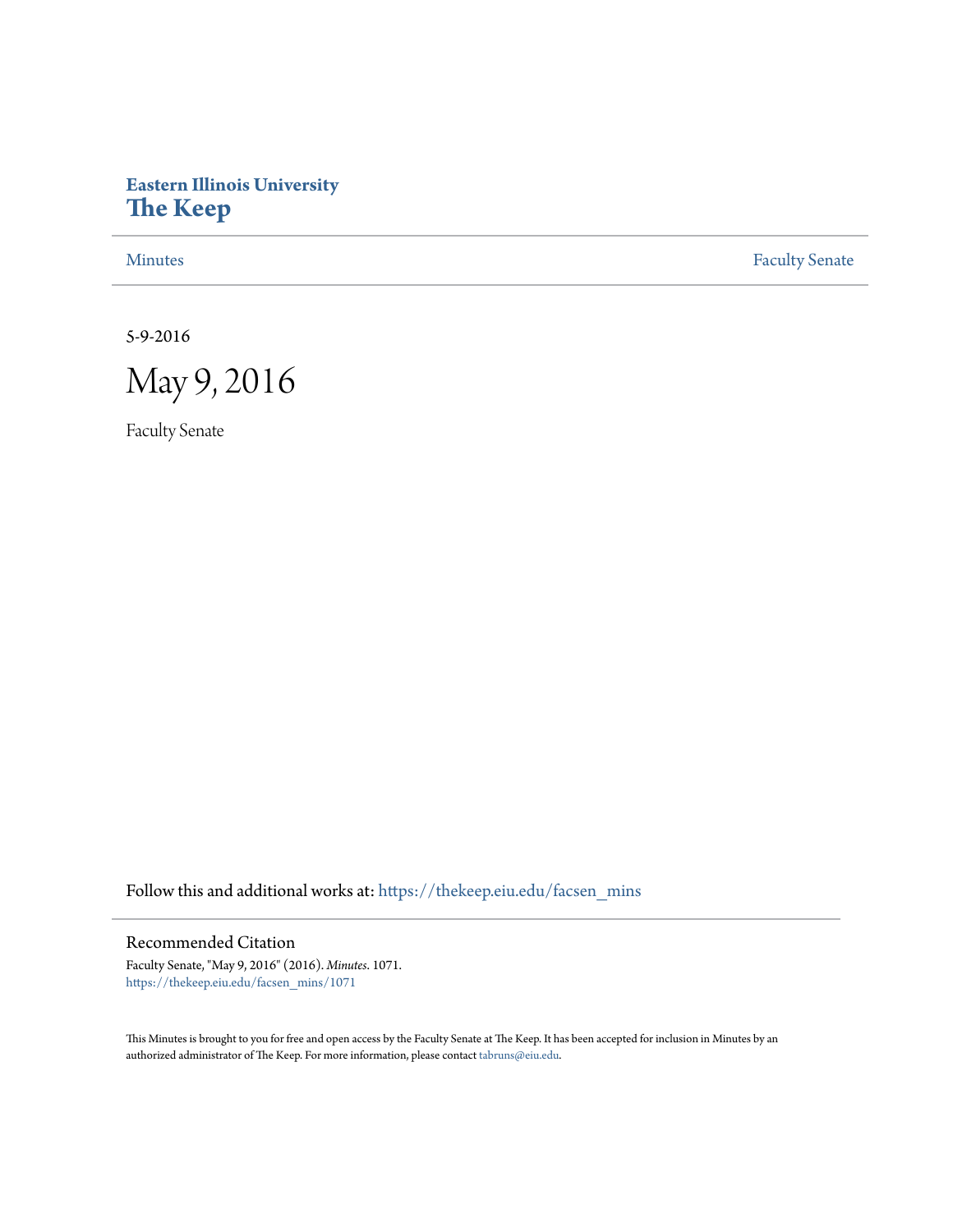## Faculty Senate Session Agenda Monday, May 9th, 2016, 2:00 – 3:50 PM Booth Library Conference Room

#### Special Guest: Representative Reggie Phillips

### I. Attendance and Welcome 2:00 PM

- Senators = Abebe, Brandt, Corrigan, Gosse, Hung, Ludlow, Oliver, Robertson, Scher, Sterling, Stowell, Young - Guests = J. Allison (Ret.), G. Aylesworth (Phil), J. Blitz (Chem/UPI), R. Buck (Ret.), S-K Davis (Lib), C.J. Dudley (Eng), D. Suksang (Eng), S. Elder (Hst), G. Hild (CAH), J. Jarmon (JG-TC), B. Kronenfeld (Geo), B. Lord (AA), J. Mace (Psych), R. Phillips (Illinois House of Representatives), J. Ryan (Music), Y. Williams (Gateway-Minority Affairs) - Welcome = Chair Robertson

#### II. Approval of Minutes from April 19th, 2016 2:00-2:05 PM

- Motion Brandt, Seconded Sterling
- Further Discussion Robertson suggests minor edit will send proposed revision
- $\text{Vote} = 10$  in favor, 2 abstentions (Gosse, Scher)

#### III. Committee Reports

1. Executive Committee

2:05-3:00 PM

- Robertson - Received communication from Pres. Glassman – new Constitution has been approved - Robertson – EIU BOT met last Friday. Provided 'Good News' round robin report from previous Faculty Senate meeting.

Conversation with Representative Phillips  $(R)$  – update from Springfield – not as much as we would hope is happening but the good news is we are going back tomorrow. Social Services bill this week. \$450 million. Update from Rep. Rita Mayfield (D) – president of Black Caucus – we are working together to get funding for higher education. Our actions were against the desire of Madigan or the Republican side. I became a chief co-sponsor. Original bill that included \$40 million was not signed by Governor. Some senators did not support the emergency funding bill. All of the sudden the bill went from \$40 million to \$12 million for EIU. We were close but last minute questions caused the changes. Bill was pulled Thursday night by Rita Mayfield. Provided additional comments on higher education bills and balancing political interests with social services bills. Preferred original proposed 6.5% cuts in higher education at the start of the fiscal year – willing to go as high as 10% but no more. Shares comments on President Perry political activities back in Spring 2015 – only Illinois University president that attended HE Appropriations Committee and committed to a 'number' (proposed funding reduction). Shared comments on the lack of cooperation in Springfield. Committed to run this term, but not beyond that. A lot of infighting in Springfield = lack of cooperation. To many politicians it's all about being re-elected. I am committed to get EIU the necessary funding.

- Phillips – working on another funding bill to reach 60% funding for 2015-2016. Working with Rita Mayfield on this. Not ideal but better than where we are now. Working with Chapin Rose on another \$25 million for EIU/WIU for current fiscal year from a different fund. Mayfield wants more funding for Chicago State. I feel confident that we can get 60% funding for AY 2015-16. Confident because some senators (Mayfield) are breaking ranks with party leaders (Madigan) to finally act in the best interest/support of higher education institutions. 60% is the short-term goal. That is the situation in Springfield. We are trying to work on multi-year appropriations for higher education, but that would probably result in the same type of request from social services. Social Services has strong representation as well. In summary, what we have done to Higher Education in Illinois is ridiculous. The next 30 days is critical in trying to get at least 60%. There are several other Republican reps that are committed to no more than a 10% cut as well.

Hung – the push for the 2<sup>nd</sup> 30% comes from fund forgiveness from other funds, such as social services? Will this become a barrier for other politicians to support this?

Phillips – no – not anticipating that, the first item to tackle next week is \$454 million for social services – the money is already sitting there – but it is only about  $1/3$  of what is actually needed. At least it is something until we can get them full funding. Rita Mayfield is supporting this – she and I share the same agenda – higher education and social services. I believe the Governor is committed to it as well.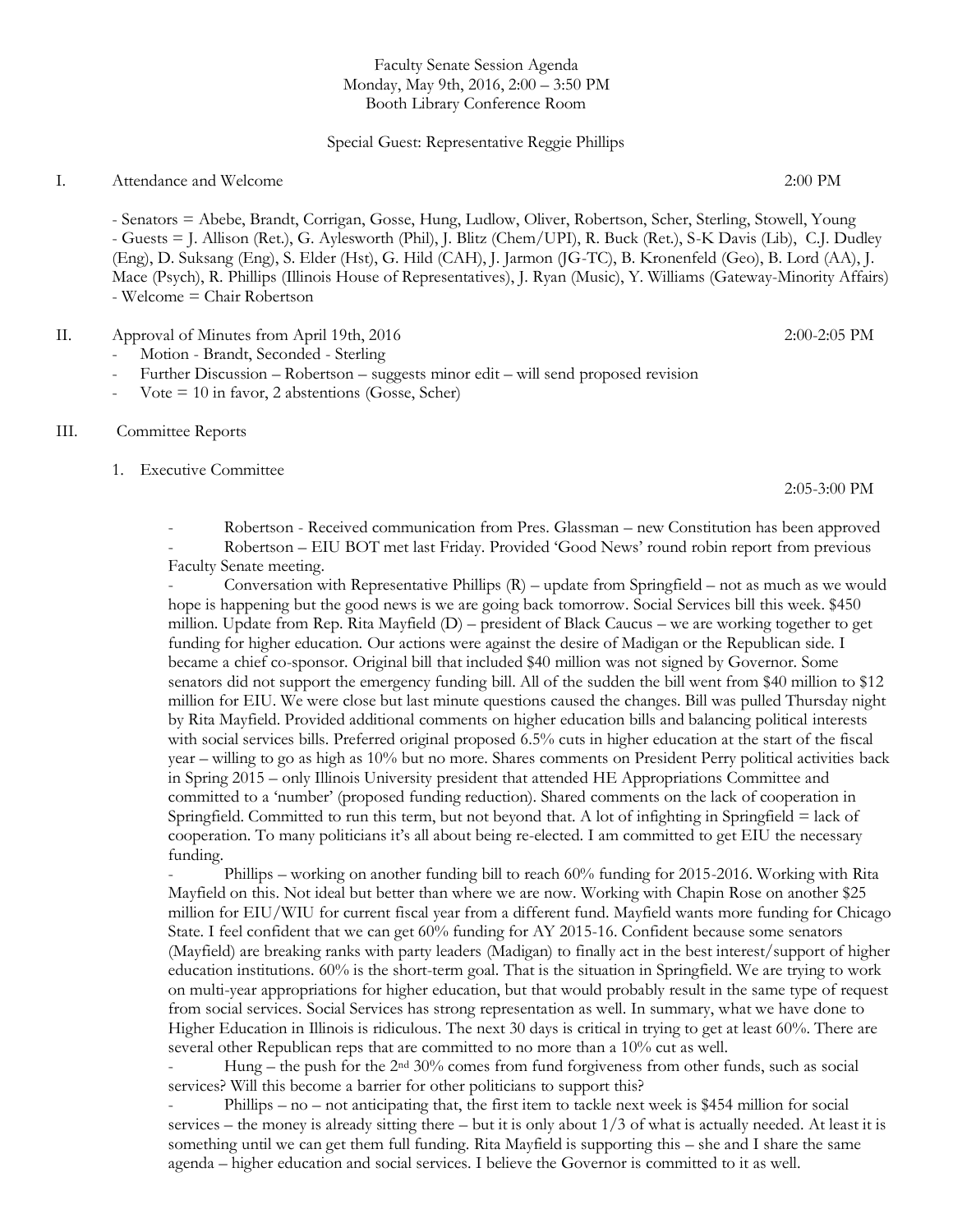Hung – referring to the 'cut no more than  $10\%$ ' objective - is the Higher Education Funding committee aware of the decreases of higher education funding during the past 15 years (since 2000) – we have gone from about 33% of EIU budget from the state now down to 17.5% - if the government continues to cut, how can the state government call EIU a state-funded institution when they fund only 15%? EIU is headed for financially ruin if the cuts continue.

- Phillips  $I$  can't really answer that question  $I$  agree
- Hung can you take our message back to the committee in Springfield that more cuts would be devastating? We are not an endless coffer. There will be a day of reckoning.
- Phillips I agree with you a tax increase is probably needed, but it is attached to getting politicians re-elected. Added more comments about his support for a possible tax increase along with sensible cuts and some reforms. The Illinois ship is 'sinking' – we need to 'right' the ship through tax revenue and sensible cuts – like worker's compensation reform. Relief is needed. Costs are getting out of control.
- Phillips adds more comments on worker's compensation relief and how it relates to a possible tax increase. Mentions other strategies related to tax increase, paying bills on time, and doing business in Illinois – possible common sense reforms. Difficult conditions in Springfield to get much done. One step at a time – first step is  $\sim $450$  million for Social Services. I predict that we are going to have a tax increase – our state cannot survive without it. By the end of July the state will be in debt by 10 billion. Not to mention the interest that we are paying  $-1\%$  per month  $-i$  it's astronomical.
- Scher seeking clarification on bill passed by Senate last week it's status?
- Phillips it's dead It won't come to the House floor. The Democrats are not willing to bring that bill over. I cannot elaborate on it now – but I can by the end of the week
- Stowell where are we at with the AY 2016-2017 budget?
- Phillips I feel confident that if we can get the 2016 budget behind us, it won't be as difficult to finish the AY16-17 budget.
- Hung but the governor's own budget is 3 billion out of balance
- Phillips I see a difference in the Governor's stance but I need to be careful what I say here  $-1$ want to make sure we get at least 60% for EIU.
- Hung so after  $AY$  15-16 budget is done, you think the  $AY$  16-17 budget can get done?
- Phillips yes, I think it can be accomplished I think we will come back here in a few months with a solid AY16-17 funding
- Suksang do politician's still work for the people in Illinois? it doesn't seem that way to me. Shares concerns about the democratic process in Illinois and the US – politicians are working for themselves and their own self-interests, not the people, and citizens are getting hurt. It saddens me. To politicians have hearts? I agree with you – we need to a tax increase so citizens have services.
- Phillips the governor is willing to consider a tax increase with compromise on his agenda specifically with worker's compensation. Comments on politicians – vast majority of Illinois politicians are good people– I don't want to demonize the whole group or any individuals – we are at a crossroads with tax increases – I represent 125000 people in this region – but please understand that most people that I represent don't want a tax increase – but I believe Illinois will ultimate need a tax increase. The CSU situation is the catalyst in making this funding issue move forward – to overcome the gridlock. Talks about how party political leaders have corralled their leaders for so long – 10 months! But there is movement now. Provides comments on how I had to apologize for voting in favor of higher ed bills against the wishes of party leaders.
- Suksang more comments on the democratic process around the world.
- Phillips discusses the importance of the business and education relationship. You cannot have one without the other. Offered comments on job situations in the state of Illinois. The state is not producing jobs. We need reforms to keep the jobs. Cites the Caterpillar situation. Business leaders want reforms proposed by Rauner.
- Robertson comments on Illinois being the 2<sup>nd</sup> largest exporter of high school grads many students will not return to Illinois – they will accept employment in other states after college graduation - do your colleagues understand this?
- Phillips comments on Robertson's comments comments on lower cost to attend colleges in other states– relates it to business and the bidding process – we need to change perception at EIU and the concept of 'cost'. Comments on Lake Land College – not suffering/complaining due to cuts and reduced MAP grant funding.
- Comment from Knight (Guest) Lake Land is suffering they have made cuts that have hurt cutting classes, instructors, hours of operations, etc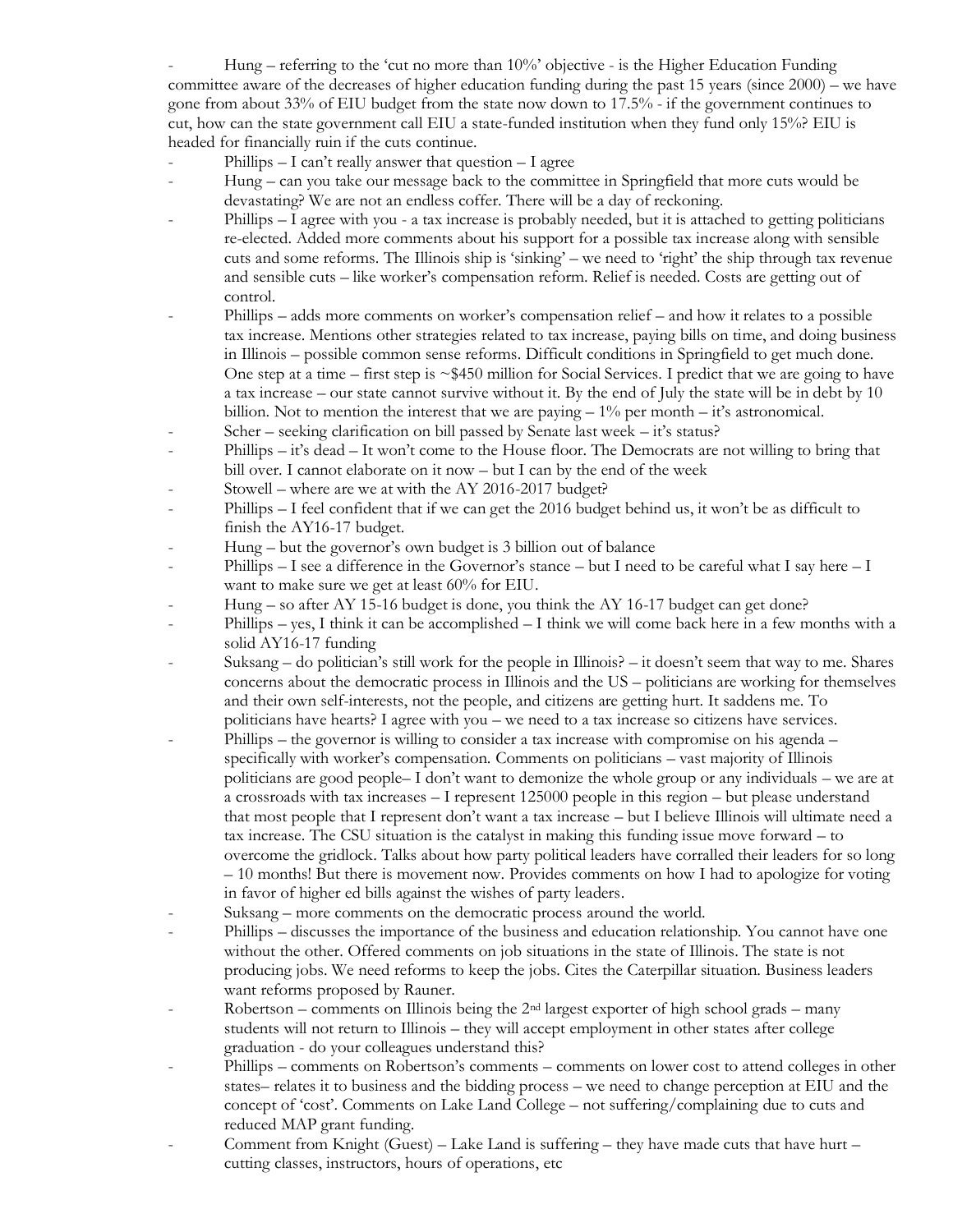- Phillips yes, but the perception is that Lake Land College is open for business.
- Knight any additional tax bills proposed related to higher education funding? Anything we can do to assist and help in the process?
- Hung yes, because the fair tax bill was just pulled best option now off the table what is going to generate revenue in this state?
- Phillips probably service tax bills which is a dead issue with Madigan
- Knight what about estates/trusts fees?
- Phillips people are open to reforms and adjustments that will save money comments on procurement process in Illinois – needs to be revised – cites high expense of curb work close to EIU campus – we need reforms that improve the business climate in the state and then complement that with the 5% income tax
- Hung 3.75 income tax in Illinois  $3<sup>rd</sup>$  lowest in US in states that have state income tax  $5%$  will move us up only 2 more slots. In that context, Illinois will still be in the lowest 5th
- Young doesn't Indiana have a 6% income tax rate? Terre Haute and ISU are competing with us
- Phillips Indiana has a surplus of funding compared to Illinois
- Gosse comments on 60% funding goal what does that represent?
- Phillips 60% of AY 2015 appropriated amount which included a 6.5% cut but I know it's not enough.
- Hung so based on the 2015 appropriated amount?
- Phillips yes, but it's not enough, but we are trying to mitigate the damages I'm doing my best in Springfield.
- Stowell what about performance-based funding? Is that still being discussed in Springfield? EIU tops the charts across the state with this.
- Phillips  $I$  support that initiative the Governor wanted to put \$50 million into it.
- Robertson a real 'fear' is that now we have some funding, nothing else will happen?
- Phillips nobody in Springfield sees this as the end there is more to do but the self-interests of politicians in Springfield are worried about getting re-elected.
- Abebe you are still a new representative you are getting to know EIU and Lake Land College what can we do better that Lake Land College (and other community colleges) are doing well?
- Phillips I will need to think about that question... when reviewing the HE Appropriations Committee tapes – I have been telling my colleagues about how efficient EIU is - comments on being more efficient per student, comments on same issue at CSU – not as efficient per student and poor graduation rates.
- Hung but they are catering to a unique student population, non-traditional students comments on higher performance productivity statistics, I am weary of rhetoric that pits one campus against another – in long run, uniting higher education in Illinois would be more beneficial rather than campuses fighting each other for limited funding – all campuses are worth protecting.
- Phillips I like the thought, but it's not the reality. U of I cannibalizes other campuses. I created a bill that requires them to publish their admission standards. It did not even get out of the room. The scales are not even. U of I will get their way. They want their own 5-year funding plan, separate from the other Illinois universities.
- $A$ bebe they (U of I) make that request every year though.
- Hung we know from the same report on campus efficiency commissioned by IBHE U of I gets twice as many dollars per student as EIU gets. Comments on the gap – obviously parity does not exist but the committee needs to be aware of this. Collectively, the 7 other campuses outnumber U of I. What path can we take to reduce this funding gap?
- Phillips start working with the other campuses bring this situation up with them and politicians
- Hung how well have you been received across the aisle when you have tried to work with politicians on the budget issue that represents other regional campuses?
- Phillips yes, some are on the HE appropriations committee we have tried to unify. Don't forget about the influence of junior colleges in this state as well.
- Oliver  $-$  as an EIU alum, can you help reassure us that EIU is not going anywhere and no Illinois campus will close? This would be reassuring for us, as well as to parents and graduating high school students.
- Phillips reassures that no campus is going to close just a rumor EIU is going to be here but some of the damage has been done – we will have to overcome the damage and come back stronger
- $\text{Philips} \text{EIU}$  is a great campus
- Guest comments about reducing appropriations over the years and the negative impact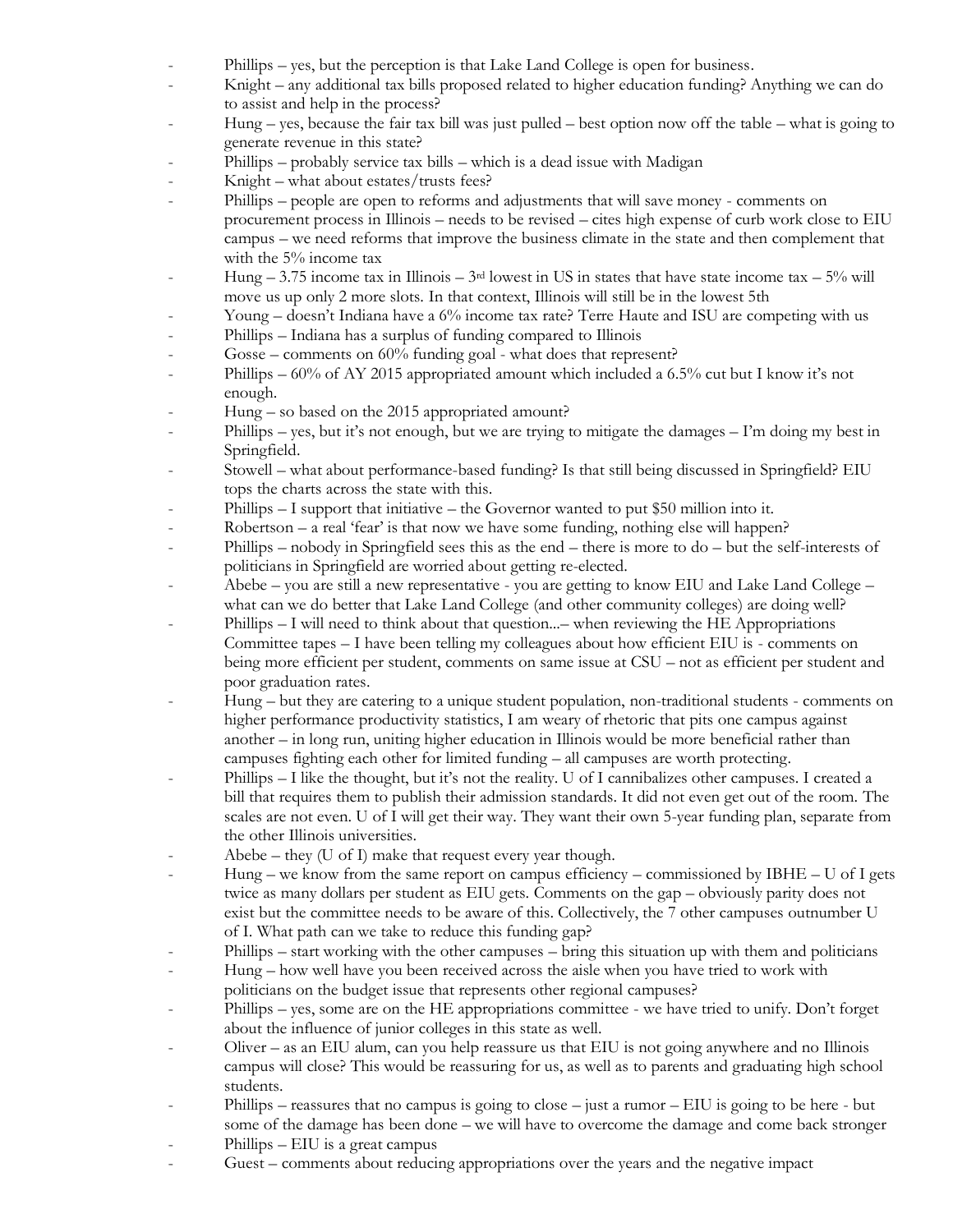- Phillips suggests that other forms of funding to higher education have actually increased over the years, but that funding has not made it to the classroom. K-12 has not been funded for AY-2016-17
- Allison any chance that K-12 funding and Higher Education funding initiatives will be split again? Senator Cullerton has mentioned that he will not do that again in the future.
- Phillips that is the consensus but nothing is guaranteed. Things can change quickly in Springfield.
- Abebe thank you for coming here today when considering the role of the Faculty Senate it is best to think of it as an 'all-you-can-eat-buffet' with the promise of unlimited food but limited personal capacity" as you can see here today.
- Phillips thank you for inviting me and you know how you can get a hold of me if you want to talk further on these topics
- 2. Nominations Committee 3:00-3:10 PM
	- suspended until Fall 2016
- 3. Elections Committee - suspended until Fall 2016
- 4. Faculty-Student Relations Committee - suspended until Fall 2016
- 5. Faculty-Staff Relations Committee - suspended until Fall 2016
- 6. Awards Committee - suspended until Fall 2016
- 7. Faculty Forum Committee - suspended until Fall 2016
- 8. Budget Transparency Committee - suspended until Fall 2016
- 9. Ad hoc Committee on Extracurricular Athletics - suspended until Fall 2016
- IV. Communications
	- 1. Faculty Senate Minutes from April 19th, 2016
	- 2. CAA Minutes from April 21st and 28th, 2016
	- 3. Communication from Provost Lord concerning Summer 2017 Date Adjustments
	- 4. Communication from Rebecca Throneburg concerning Dual Enrollment Initiative
- V. Provost's Address: Provost Blair Lord 3:10-3:20 PM
	- 1. Summer 2017 Date Adjustments

- Lord – proposal for Summer 2017 and summers thereafter – comments about the proposed timetable – provides rationale and background information for moving the start of the 8-week session up by 2 weeks – late May, early June rather than mid-June. This proposal specifically relates to education graduates teaching in the public schools. Relates to public schools needing evidence that summer graduates actually have graduated before the new school year begins. Districts have become increasingly unwilling to accept statements from universities – they want proof of actual graduation before hiring.

- Stowell – what is the purpose of this current week we are in now? It's an empty week – reason for the break?

- Lord – feedback from teachers and students have suggested that the week off (gap week) is needed.

- Hung – asks question about the spring term vs the summer term, and how timing of grades gets posted between the 6-week and the 8-week?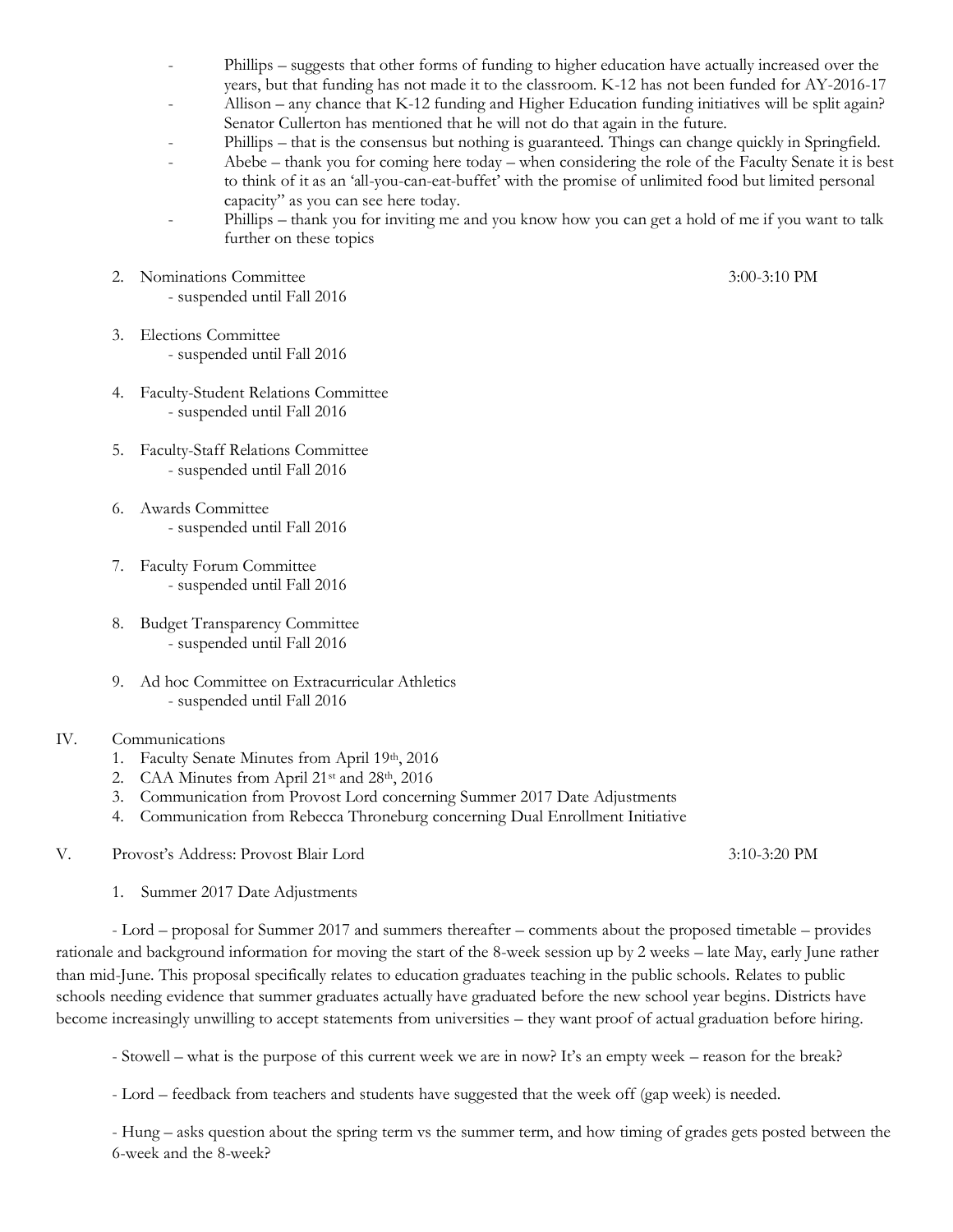- Lord – responds about some of the hang-ups experienced with Banner system and the grade posting process of the 'summer term'

- Hung – how many courses are in the 8-week format?

- Lord – less than 1/3 of summer courses but there are a variety of different 8-week course configurations – it's a 'flex' session.

- Scher – adds comments and examples on the type of courses offered during the 8-week session

- Scher – Q – what has to happen in order to submit grades by August  $10^{\text{th}}$ ?

- Lord – adds comments about the steps of the process that has to be completed to verify graduates with degrees. Typically a 10-day to 2-week period of time to complete steps. School districts are starting earlier each year in Illinois.

- Scher – faculty may also be concerned with the overlap of summer classes between terms

- Lord – we continue to try to strike a balance in this situation but some course overlap may not be avoidable

- Brandt – any financial benefits for not offering classes for two weeks at the end of August?

- Lord – we already restrict courses to 3 buildings during the summer term

- Oliver – question/follow-up about the proposed 3-year degree program - EIU3?

- Stowell – comments about the barriers/obstacles regarding EIU3 proposal – plan was to have 3, 4-week summer courses with no overlap. Experienced some significant push-back, specifically from graduate programs. So we dropped the summer session component. The program does exist and info is on our department website. Every entering student receives information on the program, and I would become their advisor in PSCYH Dep.. Limited participation at this point.

- Lord – it's a fairly unusual student that is mature enough to find success in a 3-year degree program.

- Stowell – in the plan, students would take 16 credits each semester + summer school – and if they bring in AP and dual credits, they can get through in 3 years.

- Scher – maybe a broader discussion is needed about how to better utilize summer school – my idea to move to a full summer semester is still appealing to me – 3 semesters per year – providing students flexibility. Study abroad and internships can be integrated into the student's plan. Adds more comments.

- Hung – possibly two large issues with the 3-year model – student financial aid and faculty pay (paid less in summer)

- Scher – many issues would need to be figured out

- Stowell – refers to BYU-Idaho's 3-year cycle – their advantage is student demand – many students want to attend

- Hung – one benefit of this type of system is for students to do more in the summer – sometimes students switch majors, and thanks to summer school they still are able to complete their degrees in 4 years after switching majors.

- Lord – using summer term in future course planning and scheduling for students would be beneficial. Briefly reviews history of summer teaching at EIU.

- Lord – some good news – as of this morning – summer registration is only down 3.3% from last year.

- Scher – is summer a net gain?

- Lord – definitely in terms of labor costs, and somewhat in terms to contribution to institutional overhead costs.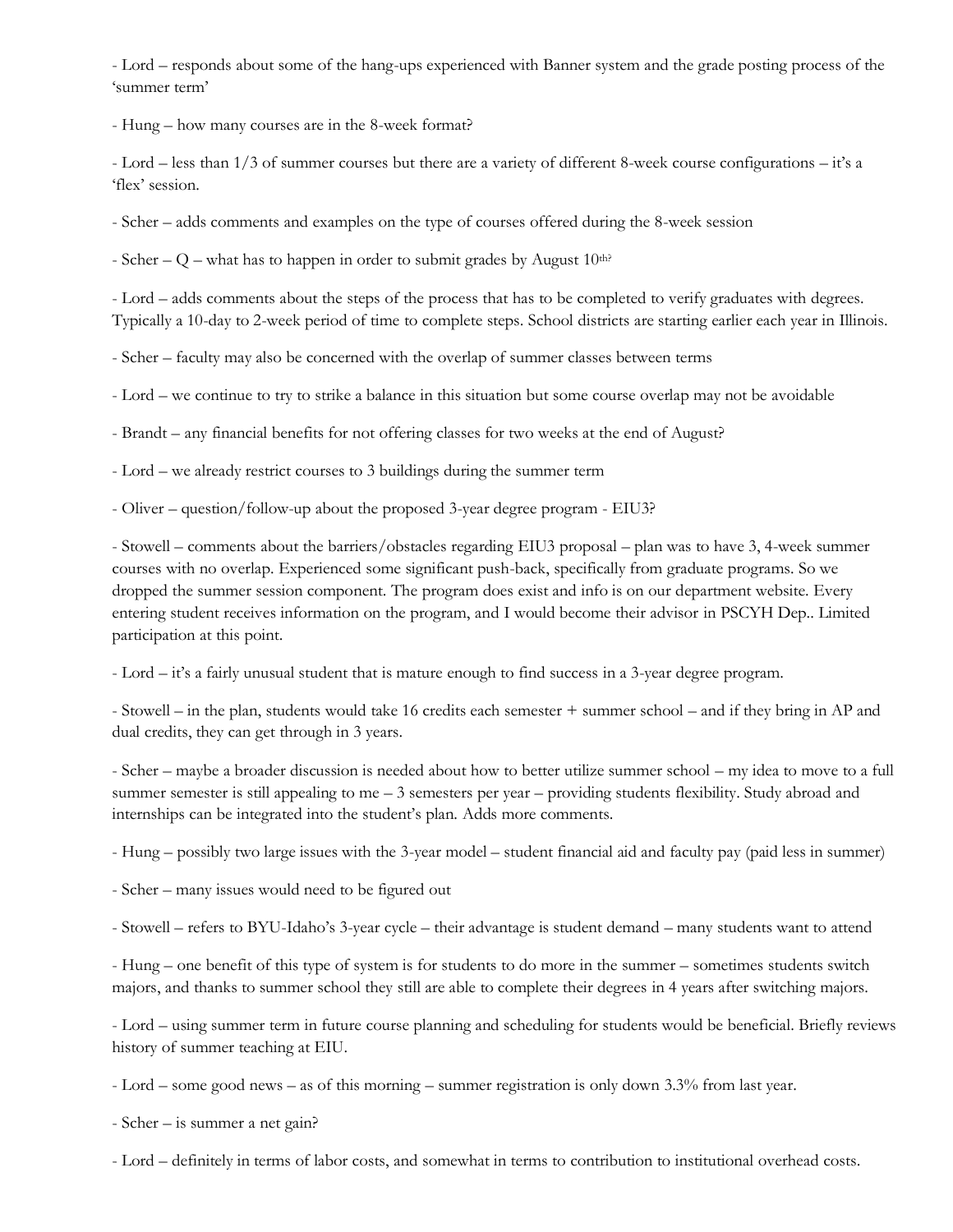- Hung – I've talked to students who already plan on taking summer courses as part of their education – but often it takes place at the community college back home. We need to make it more attractive for students to stay at EIU and take summer courses – maybe reduce housing/lodging/fees to persuade them?

- Lord – we have looked into that, it's not directly under my influence. online courses have become more popular that allows students to go home, get a job, and take online courses – online sections  $= 17\%$ , credit load  $= 40\%$ 

- Scher – community colleges are typically less expensive

- Lord we should have the advantage over community colleges with upper division course needs
- Scher update on enrollment data?
- Lord deposits are down 25% and we are getting late in the cycle it has become a 'crisis of confidence'
- Hung so stop-gap funding has not helped?
- Lord we need additional funding to increase confidence in current high school seniors
- Hung is our graduating senior class larger than our junior class?
- Lord yes, but pretty soon we will get to a steady-state level similar size of freshman classes the last few years

VI. Other Business 3:20- PM

- 1. Conversation concerning CAA Dual Enrollment Initiative
- Lord provides background on the issue for a number of years community colleges have used teachers at high schools that have credentials to teach CC courses. New legislation allows senior institutions to participate in this type of partnership. So EIU is analyzing/considering general education categories that most junior colleges don't offer.
- Hung what about the consideration of fighting with our own selves with this? Won't this program undercut what we already do here? Students would pay less initially, and then not have to pay EIU tuition for the course here?
- $Lord yes$ , it has been considered  $-$  it is being viewed as a recruitment strategy
- $Hung the other thought thinking of my own department we offer courses with a lab requirement that$ would be difficult to take the lab to the high school – most high schools don't have the basic resources to provide the lab. Also – can we do a 'summer boot camp' for high school students interested in this type of course?
- Lord yes, we could there would be housing, dining costs. In fact we open up the summer session to attract these types of students
- Scher comments about Chicago suburbs could we get those students down to Eastern take a few classes, stay in the dorms, eat in the cafeteria – help them earn some college credit and a quality experience
- Lord comments on initiative to try to get Fall admits to start in the summer
- Ludlow in other states where I have worked K-12 funding would pay for college courses taken by HS students on a college campus
- Lord comments about community college-high school funding for dual-credit courses
- Hung on this issue, does the Senate want or need to provide a formal response?